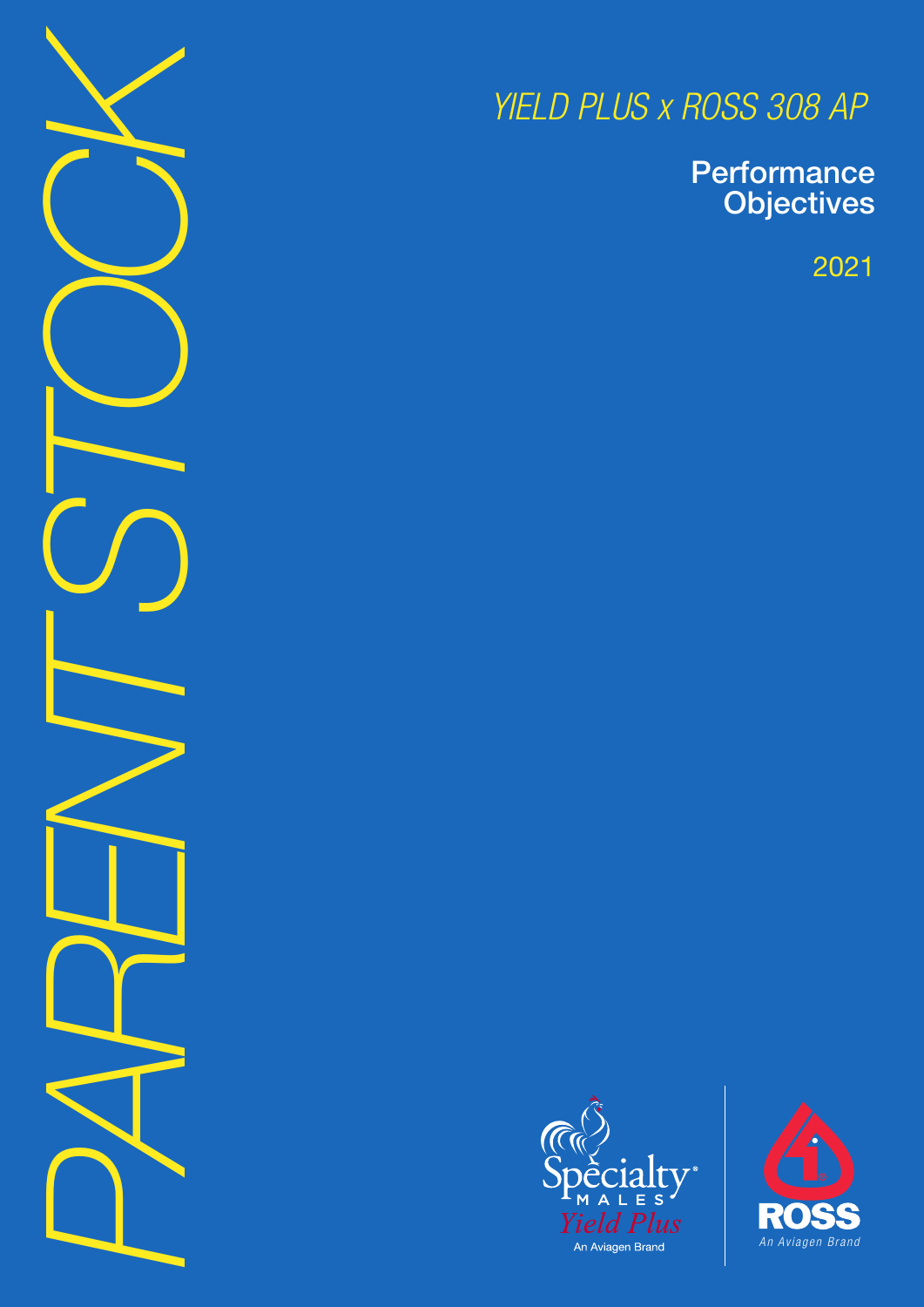#### Introduction

This booklet contains the performance objectives for the Yield Plus™ (YP) x Ross® 308 AP parent stock and should be used in conjunction with the Ross Parent Stock Management Handbook and the Ross 308 AP Management Supplement.

#### **Performance**

Poultry production is a global activity, but across the world there are differing management strategies adapted to local conditions.

These performance objectives are for birds that receive the first light stimulation after 21 weeks (147 days) of age. This is the most common strategy used worldwide as it gives distinct advantages in early egg size, chick number, and broiler chick quality.

Achieving the genetic potential of the birds depends on:

- Management to provide birds with their required environment.
- A dietary regime that provides the appropriate nutrients.
- Effective biosecurity and disease control.

If any one of these elements is sub-optimal, performance will suffer. The three sectors, environment, nutrition and health, are also interdependent. A problem in any one will result in a negative response by the bird to the other factors.

Data contained within this booklet indicates the performance that can be achieved under good management and environmental conditions and should therefore be regarded as "Performance Objectives" and not specifications. In practice, variations in performance may occur for a wide variety of reasons. For example, feed consumption can be affected significantly by form of feed, energy level, and house temperature.

While every attempt has been made to ensure the accuracy and relevance of the information presented. Aviagen<sup>®</sup> accepts no liability for the consequences of using this information to manage parent stock.

All weight measurements are shown in both metric (kg/g) and imperial (b/oz) to reflect the global nature of this publication.

In the tables, values are rounded. This may result in small inaccuracies when using the objectives to calculate other performance statistics.

For further information on the management of Ross stock, please contact your local Ross representative.

### **Contents**

| 03 | <b>Performance Summary</b>               |
|----|------------------------------------------|
| 04 | Male Body Weight and Feeding Program     |
|    |                                          |
| 05 | Female Body Weight and Feeding Program   |
|    |                                          |
| 06 | Female Feeding into Lay                  |
| 07 | <b>Weekly Egg Production</b>             |
|    |                                          |
| 08 | Weekly Hatchability and Chick Production |
|    |                                          |
| 09 | Weekly Egg Weight and Egg Mass           |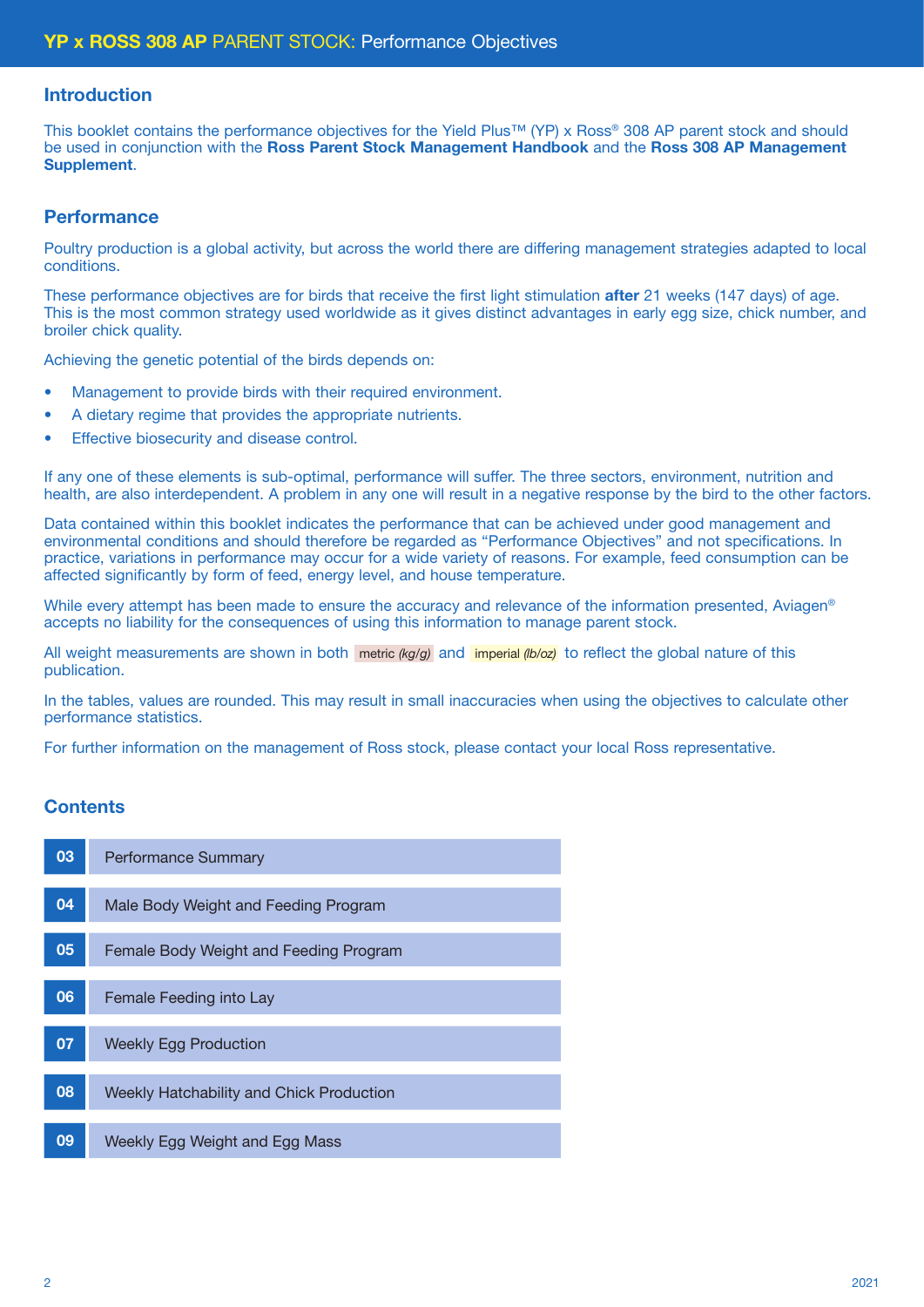### Performance Summary

The figures below are for birds light-stimulated after 21 weeks (147 days of age).

## Summary of 40 weeks of production.

| Age at depletion (days)<br>(weeks)                         | 448<br>64 | 448<br>64 |
|------------------------------------------------------------|-----------|-----------|
| Total Eggs (HHA*)                                          | 181.8     | 181.8     |
| Hatching Eggs (HHA*)                                       | 174.9     | 174.9     |
| Chicks/female housed at 175 days (25 weeks)                | 148.8     | 148.8     |
| Hatchability %                                             | 85.1      | 85.1      |
| Age at 5% Production (days)<br>(weeks)                     | 175<br>25 | 175<br>25 |
| Peak Production %                                          | 86.5      | 86.5      |
| Body weight at 175 days (25 weeks)                         | 3080 g    | $6.8$ lb  |
| Body weight at depletion                                   | 4175 g    | $9.2$ lb  |
| Liveability % (rearing period)                             | 95-96     | 95-96     |
| Liveability % (laying period)                              | 92        | 92        |
| Feed/100 Chicks**<br>day old -448 days (0-64 weeks)        | 37.8 kg   | 83.3 lb   |
| Feed/100 Hatching Eggs**<br>day old -448 days (0-64 weeks) | 32.2 kg   | 71.0 lb   |

KEY (kg/g) *– metric measurement* (lb/oz) *– imperial measurement*

\* Hen-Housed Average.

\*\* Feed amounts expressed in the table do not include male feed allocations.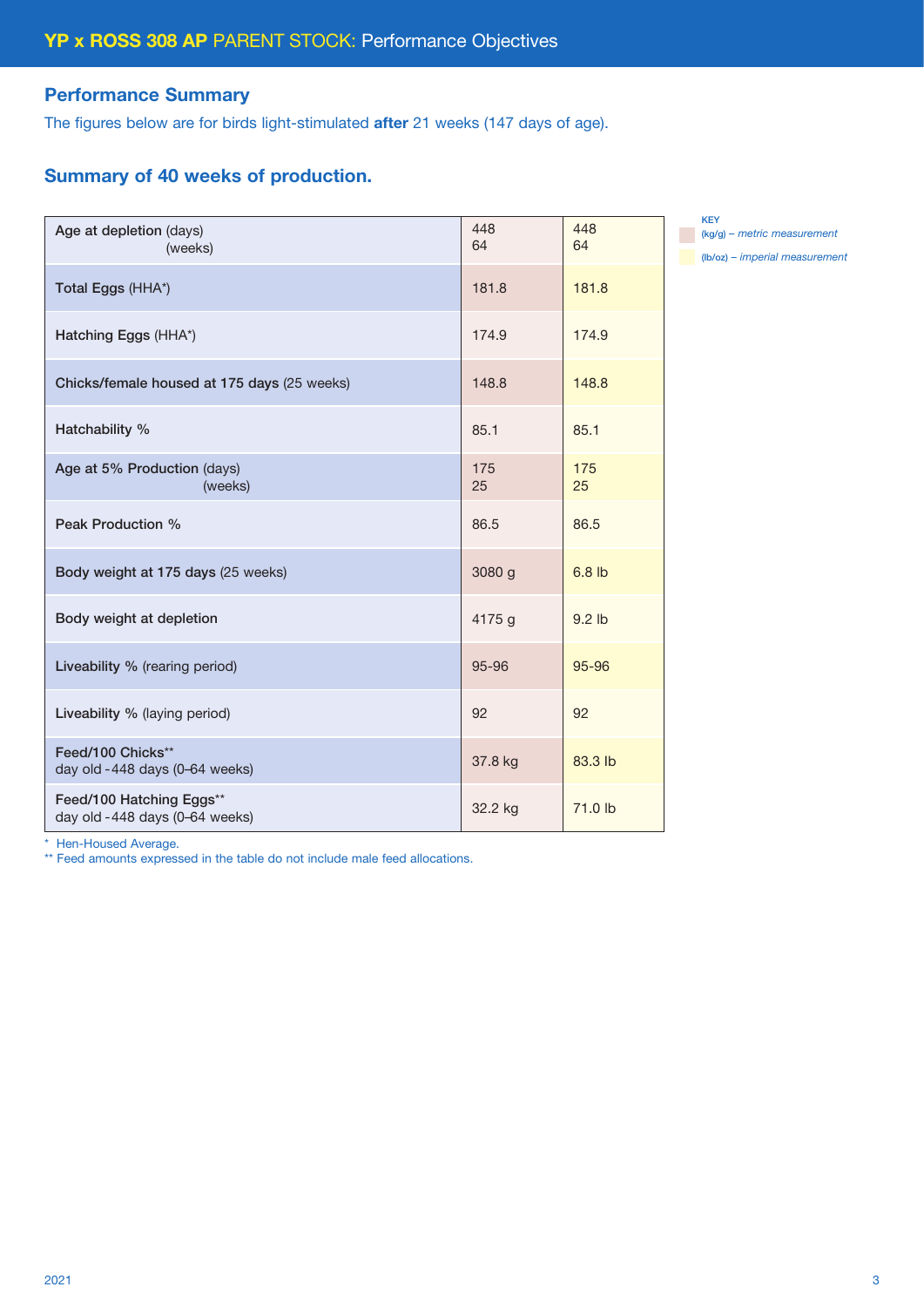#### Male Body Weight and Feeding Program

| Age            | Age            | Body   | Weekly | Feed         | Body   | Weekly | Feed                                  | Energy Intake    |
|----------------|----------------|--------|--------|--------------|--------|--------|---------------------------------------|------------------|
|                | (weeks)        |        | Gain   | (g/bird/day) | Weight | Gain   | $(\frac{1}{100} \cdot \frac{1}{100})$ |                  |
| (days)         |                | Weight |        |              |        |        |                                       | (kcal/bird/day)* |
|                |                | (g)    | (g)    |              | (lb)   | (Ib)   |                                       |                  |
| Day old        | 0              | 40     |        | ad lib       | 0.09   |        | ad lib                                | ad lib           |
|                |                |        |        |              |        |        |                                       |                  |
| $\overline{7}$ | 1              | 150    | 110    | 33           | 0.33   | 0.24   | 7.2                                   | 92               |
| 14             | $\overline{c}$ | 320    | 170    | 42           | 0.71   | 0.38   | 9.3                                   | 118              |
| 21             | 3              | 525    | 205    | 49           | 1.16   | 0.45   | 10.8                                  | 137              |
|                |                |        |        |              |        |        |                                       |                  |
| 28             | 4              | 755    | 230    | 54           | 1.66   | 0.50   | 11.9                                  | 152              |
| 35             | 5              | 945    | 190    | 58           | 2.08   | 0.42   | 12.8                                  | 162              |
| 42             | 6              | 1130   | 185    | 61           | 2.49   | 0.41   | 13.4                                  | 170              |
|                |                |        |        |              |        |        |                                       |                  |
| 49             | 7              | 1280   | 150    | 63           | 2.82   | 0.33   | 13.9                                  | 177              |
| 56             | 8              | 1420   | 140    | 65           | 3.13   | 0.31   | 14.4                                  | 183              |
| 63             | 9              | 1545   | 125    | 67           | 3.41   | 0.28   | 14.8                                  | 188              |
|                |                |        |        |              |        |        |                                       |                  |
| 70             | 10             | 1670   | 125    | 69           | 3.68   | 0.27   | 15.3                                  | 194              |
| 77             | 11             | 1795   | 125    | 72           | 3.96   | 0.28   | 15.8                                  | 200              |
| 84             | 12             | 1920   | 125    | 74           | 4.23   | 0.27   | 16.4                                  | 208              |
| 91             | 13             | 2045   | 125    | 77           | 4.51   | 0.28   | 17.0                                  | 216              |
|                |                |        |        |              |        |        |                                       |                  |
| 98             | 14             | 2170   | 125    | 80           | 4.78   | 0.27   | 17.6                                  | 224              |
| 105            | 15             | 2295   | 125    | 83           | 5.06   | 0.28   | 18.4                                  | 233              |
| 112            | 16             | 2420   | 125    | 87           | 5.34   | 0.28   | 19.1                                  | 243              |
|                |                |        |        |              |        |        |                                       |                  |
| 119            | 17             | 2560   | 140    | 90           | 5.64   | 0.30   | 19.8                                  | 252              |
| 126            | 18             | 2715   | 155    | 93           | 5.99   | 0.35   | 20.6                                  | 262              |
| 133            | 19             | 2875   | 160    | 98           | 6.34   | 0.35   | 21.5                                  | 273              |
|                |                |        |        |              |        |        |                                       |                  |
| 140            | 20             | 3035   | 160    | 102          | 6.69   | 0.35   | 22.5                                  | 286              |
| 147            | 21             | 3195   | 160    | 107          | 7.04   | 0.35   | 23.5                                  | 299              |
| 154            | 22             | 3355   | 160    | 112          | 7.40   | 0.36   | 24.7                                  | 313              |
|                |                |        |        |              |        |        |                                       |                  |
| 161            | 23             | 3515   | 160    | 118          | 7.75   | 0.35   | 26.0                                  | 330              |
| 168            | 24             | 3675   | 160    | 121          | 8.10   | 0.35   | 26.7                                  | 340              |
| 175            | 25             | 3825   | 150    | 123          | 8.43   | 0.33   | 27.1                                  | 344              |
| 182            |                | 3960   |        | 124          |        | 0.30   |                                       |                  |
|                | 26             |        | 135    |              | 8.73   |        | 27.4                                  | 348              |
| 189            | 27             | 4035   | 75     | 125          | 8.90   | 0.17   | 27.6                                  | 351              |
| 196            | 28             | 4090   | 55     | 126          | 9.02   | 0.12   | 27.8                                  | 353              |
| 203            | 29             | 4120   | 30     | 127          | 9.08   | 0.06   | 28.0                                  | 355              |
|                |                |        |        |              |        |        |                                       |                  |
| 210            | 30             | 4150   | 30     | 128          | 9.15   | 0.07   | 28.1                                  | 357              |
| 217            | 31             | 4180   | 30     | 128          | 9.22   | 0.07   | 28.3                                  | 360              |
| 224            | 32             | 4210   | 30     | 129          | 9.28   | 0.06   | 28.5                                  | 362              |
|                |                |        |        |              |        |        |                                       |                  |
| 231            | 33             | 4240   | 30     | 130          | 9.35   | 0.07   | 28.7                                  | 365              |
| 238            | 34             | 4270   | 30     | 131          | 9.41   | 0.06   | 28.9                                  | 367              |
| 245            | 35             | 4300   | 30     | 132          | 9.48   | 0.07   | 29.1                                  | 370              |
| 252            | 36             | 4330   | 30     | 133          | 9.55   | 0.07   | 29.3                                  | 372              |
|                |                |        |        |              |        |        |                                       |                  |
| 259            | 37             | 4360   | 30     | 134          | 9.61   | 0.06   | 29.5                                  | 375              |
| 266            | 38             | 4390   | 30     | 135          | 9.68   | 0.07   | 29.7                                  | 377              |
| 273            | 39             | 4420   | 30     | 136          | 9.74   | 0.06   | 29.9                                  | 380              |
|                |                |        |        |              |        |        |                                       |                  |
| 280            | 40             | 4450   | 30     | 136          | 9.81   | 0.07   | 30.1                                  | 382              |
| 287            | 41             | 4480   | 30     | 137          | 9.88   | 0.07   | 30.3                                  | 384              |
| 294            | 42             | 4510   | 30     | 138          | 9.94   | 0.06   | 30.5                                  | 387              |
| 301            | 43             | 4540   | 30     | 139          | 10.01  | 0.07   | 30.6                                  | 389              |
|                |                |        |        |              |        |        |                                       |                  |
| 308            | 44             | 4570   | 30     | 140          | 10.08  | 0.07   | 30.8                                  | 392              |
| 315            | 45             | 4600   | 30     | 141          | 10.14  | 0.06   | 31.0                                  | 394              |
| 322            | 46             | 4630   | 30     | 141          | 10.21  | 0.07   | 31.2                                  | 396              |
|                |                |        |        |              |        |        |                                       |                  |
| 329            | 47             | 4660   | 30     | 142          | 10.27  | 0.06   | 31.4                                  | 398              |
| 336            | 48             | 4690   | 30     | 143          | 10.34  | 0.07   | 31.5                                  | 401              |
| 343            | 49             | 4720   | 30     | 144          | 10.41  | 0.07   | 31.7                                  | 403              |
| 350            | 50             | 4750   | 30     | 145          | 10.47  | 0.06   | 31.9                                  | 405              |
|                |                |        |        |              |        |        |                                       |                  |
| 357            | 51             | 4780   | 30     | 145          | 10.54  | 0.07   | 32.1                                  | 407              |
| 364            | 52             | 4810   | 30     | 146          | 10.60  | 0.06   | 32.2                                  | 409              |
| 371            | 53             | 4840   | 30     | 147          | 10.67  | 0.07   | 32.4                                  | 411              |
|                |                |        |        |              |        |        |                                       |                  |
| 378            | 54             | 4870   | 30     | 148          | 10.74  | 0.07   | 32.5                                  | 413              |
| 385            | 55             | 4900   | 30     | 148          | 10.80  | 0.06   | 32.7                                  | 415              |
| 392            | 56             | 4930   | 30     | 149          | 10.87  | 0.07   | 32.8                                  | 417              |
| 399            | 57             | 4960   | 30     | 150          | 10.93  | 0.06   | 33.0                                  | 419              |
|                |                |        |        |              |        |        |                                       |                  |
| 406            | 58             | 4990   | 30     | 150          | 11.00  | 0.07   | 33.1                                  | 421              |
| 413            | 59             | 5020   | 30     | 151          | 11.07  | 0.07   | 33.3                                  | 422              |
| 420            | 60             | 5050   | 30     | 151          | 11.13  | 0.06   | 33.4                                  | 424              |
|                |                |        |        |              |        |        |                                       |                  |
| 427            | 61             | 5080   | 30     | 152          | 11.20  | 0.07   | 33.5                                  | 426              |
| 434            | 62             | 5110   | 30     | 153          | 11.27  | 0.07   | 33.6                                  | 427              |
| 441            | 63             | 5140   | $30\,$ | 153          | 11.33  | 0.06   | 33.7                                  | 429              |
|                |                |        |        |              |        |        |                                       |                  |
| 448            | 64             | 5170   | $30\,$ | 154          | 11.40  | 0.07   | 33.9                                  | 430              |

KEY

*(kg/g) – metric measurement (lb/oz) – imperial measurement*

\*Feed quantities are a guide only, based on recommended dietary energy levels of 2800 kcal ME/kg (1270 kcal ME/lb). Adjustments must be made to reflect feeding differing energy levels.

#### **NOTES**

*Body weights are those 4-6 hours after feeding.*

*This profile allows the male to reach sexual maturity by female first egg. Weekly body-weight gain beyond 28 weeks (196 days) should average approximately 30 g (0.06-0.07 lb).*

*Field performance has shown that this practice ensures that the body condition of the males is not compromised so they will maintain the best possible fertility levels.*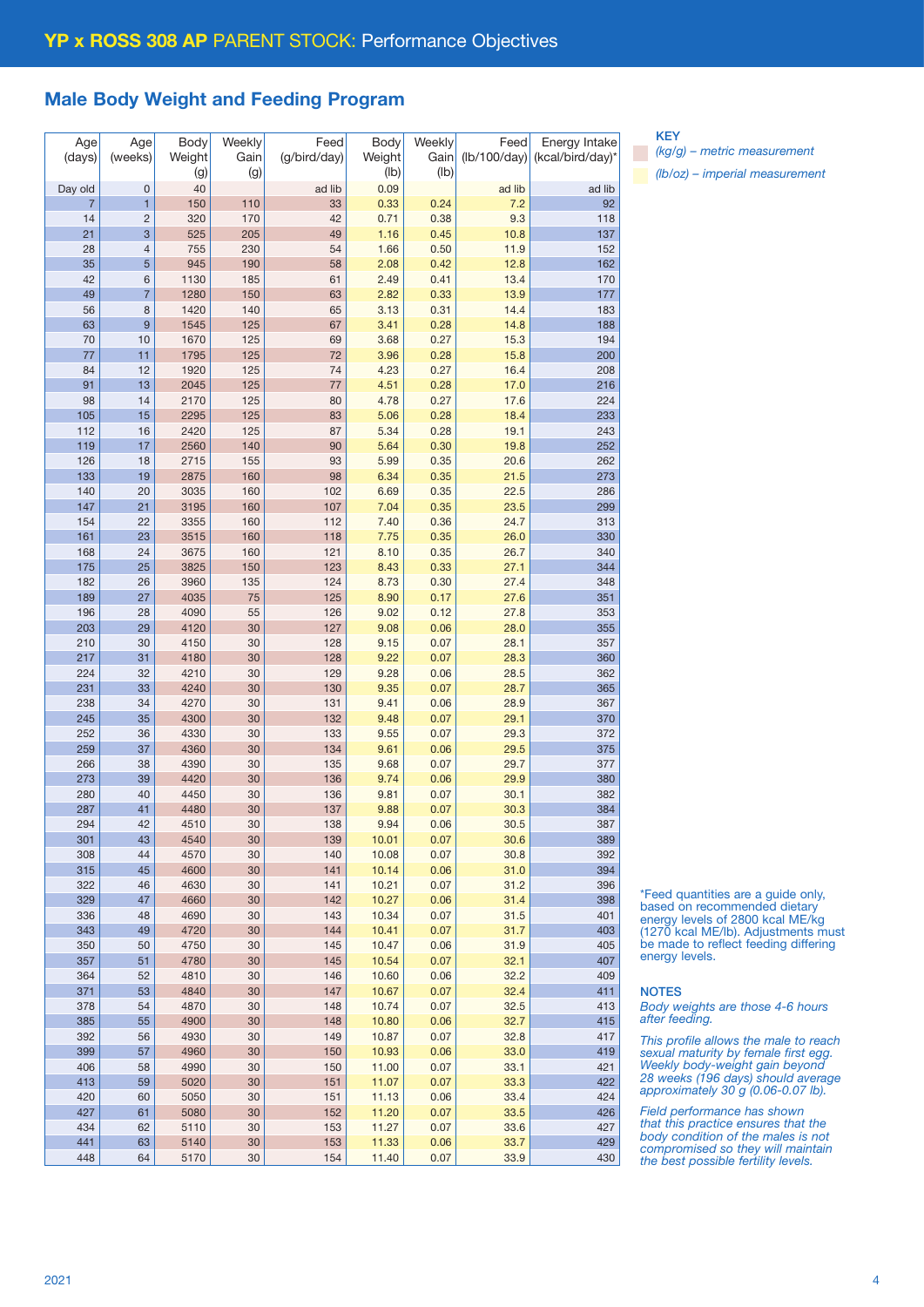## Female Body Weight and Feeding Program

| Age<br>(days)  | Age<br>(weeks)      | Body<br>Weight | Weekly<br>Gain | Feed<br>(g/bird/day) | Body<br>Weight | Weekly<br>Gain<br>(Ib) | Feed<br>(lb/100/day) | Energy Intake<br>(kcal/bird/day)* |
|----------------|---------------------|----------------|----------------|----------------------|----------------|------------------------|----------------------|-----------------------------------|
|                |                     | (g)            | (g)            |                      | (Ib)           |                        |                      |                                   |
| Day old        | $\mathbf 0$         | 40             |                | ad lib               | 0.09           |                        | ad lib               | ad lib                            |
| $\overline{7}$ | 1                   | 145            | 105            | 22                   | 0.32           | 0.23<br>0.25           | 5.0                  | 63                                |
| 14             | $\overline{c}$      | 260            | 115            | 27                   | 0.57           |                        | 6.0                  | 76                                |
| 21             | 3                   | 380            | 120            | 30                   | 0.84<br>1.08   | 0.27                   | 6.7                  | 85                                |
| 28<br>35       | $\overline{4}$      | 490<br>590     | 110<br>100     | 33<br>36             |                | 0.24<br>0.22           | 7.3                  | 92<br>99                          |
| 42             | 5                   | 680            | 90             | 38                   | 1.30           |                        | 7.8                  |                                   |
| 49             | 6<br>$\overline{7}$ | 770            | 90             | 41                   | 1.50<br>1.70   | 0.20<br>0.20           | 8.4<br>9.1           | 107<br>115                        |
| 56             | 8                   | 860            | 90             | 44                   | 1.90           | 0.20                   | 9.8                  | 124                               |
| 63             | 9                   | 950            | 90             | 47                   | 2.09           | 0.19                   | 10.5                 | 133                               |
| 70             | 10                  | 1040           | 90             | 51                   | 2.29           | 0.20                   | 11.2                 | 142                               |
| 77             | 11                  | 1130           | 90             | 54                   | 2.49           | 0.20                   | 11.9                 | 151                               |
| 84             | 12                  | 1220           | 90             | 57                   | 2.69           | 0.20                   | 12.6                 | 161                               |
| 91             | 13                  | 1315           | 95             | 62                   | 2.90           | 0.21                   | 13.6                 | 173                               |
| 98             | 14                  | 1425           | 110            | 66                   | 3.14           | 0.24                   | 14.5                 | 185                               |
| 105            | 15                  | 1535           | 110            | 71                   | 3.38           | 0.24                   | 15.6                 | 198                               |
| 112            | 16                  | 1655           | 120            | 76                   | 3.65           | 0.27                   | 16.7                 | 212                               |
| 119            | 17                  | 1785           | 130            | 80                   | 3.94           | 0.29                   | 17.7                 | 224                               |
| 126            | 18                  | 1915           | 130            | 85                   | 4.22           | 0.28                   | 18.8                 | 239                               |
| 133            | 19                  | 2060           | 145            | 91                   | 4.54           | 0.32                   | 20.0                 | 254                               |
| 140            | 20                  | 2215           | 155            | 98                   | 4.88           | 0.34                   | 21.7                 | 275                               |
| 147            | 21                  | 2400           | 185            | 104                  | 5.29           | 0.41                   | 22.9                 | 291                               |
| 154            | 22                  | 2575           | 175            | 109                  | 5.68           | 0.39                   | 23.9                 | 304                               |
| 161            | 23                  | 2745           | 170            | 113                  | 6.05           | 0.37                   | 24.9                 | 317                               |
| 168            | 24                  | 2915           | 170            | 119                  | 6.43           | 0.38                   | 26.3                 | 335                               |
| 175            | 25                  | 3080           | 165            | 135                  | 6.79           | 0.36                   | 29.7                 | 377                               |
| 182            | 26                  | 3235           | 155            | 153                  | 7.13           | 0.34                   | 33.8                 | 429                               |
| 189            | 27                  | 3365           | 130            | 165                  | 7.42           | 0.29                   | 36.3                 | 461                               |
| 196            | 28                  | 3455           | 90             | 168                  | 7.62           | 0.20                   | 37.0                 | 470                               |
| 203            | 29                  | 3515           | 60             | 168                  | 7.75           | 0.13                   | 37.0                 | 470                               |
| 210            | 30                  | 3555           | 40             | 168                  | 7.84           | 0.09                   | 37.0                 | 470                               |
| 217            | 31                  | 3590           | 35             | 168                  | 7.91           | 0.07                   | 37.0                 | 470                               |
| 224            | 32                  | 3620           | 30             | 168                  | 7.98           | 0.07                   | 37.0                 | 470                               |
| 231            | 33                  | 3640           | 20             | 168                  | 8.02           | 0.04                   | 37.0                 | 470                               |
| 238            | 34                  | 3660           | 20             | 168                  | 8.07           | 0.05                   | 37.0                 | 470                               |
| 245            | 35                  | 3680           | 20             | 168                  | 8.11           | 0.04                   | 37.0                 | 470                               |
| 252            | 36                  | 3700           | 20             | 167                  | 8.16           | 0.05                   | 36.9                 | 469                               |
| 259            | 37                  | 3720           | 20             | 167                  | 8.20           | 0.04                   | 36.8                 | 467                               |
| 266            | 38                  | 3740           | 20             | 167                  | 8.25           | 0.05                   | 36.8                 | 467                               |
| 273            | 39                  | 3760           | 20             | 167                  | 8.29           | 0.04                   | 36.8                 | 467                               |
| 280            | 40                  | 3780           | 20             | 167                  | 8.33           | 0.04                   | 36.7                 | 466                               |
| 287            | 41                  | 3800           | 20             | 166                  | 8.38           | 0.05                   | 36.7                 | 466                               |
| 294            | 42                  | 3820           | 20             | 166                  | 8.42           | 0.04                   | 36.6                 | 465                               |
| 301            | 43                  | 3840           | 20             | 166                  | 8.47           | 0.05                   | 36.6                 | 464                               |
| 308            | 44                  | 3860           | 20             | 165                  | 8.51           | 0.04                   | 36.4                 | 463                               |
| 315            | 45                  | 3880           | 20             | 165                  | 8.55           | 0.04                   | 36.3                 | 462                               |
| 322            | 46                  | 3900           | 20             | 164                  | 8.60           | 0.05                   | 36.2                 | 460                               |
| 329            | 47                  | 3920           | 20             | 164                  | 8.64           | 0.04                   | 36.1                 | 459                               |
| 336            | 48                  | 3935           | 15             | 163                  | 8.68           | 0.04                   | 36.0                 | 457                               |
| 343            | 49                  | 3950           | 15             | 163                  | 8.71           | 0.03                   | 35.9                 | 456                               |
| 350            | 50                  | 3965           | 15             | 162                  | 8.74           | 0.03                   | 35.8                 | 455                               |
| 357            | 51                  | 3980           | 15             | 162                  | 8.77           | 0.03                   | 35.6                 | 452                               |
| 364            | 52                  | 3995           | 15             | 161                  | 8.81           | 0.04                   | 35.5                 | 450                               |
| 371            | 53                  | 4010           | 15             | 160                  | 8.84           | 0.03                   | 35.3                 | 449                               |
| 378            | 54                  | 4025           | 15             | 160                  | 8.87           | 0.03                   | 35.2                 | 447                               |
| 385            | 55                  | 4040           | 15             | 159                  | 8.91           | 0.04                   | 35.1                 | 446                               |
| 392            | 56                  | 4055           | 15             | 159                  | 8.94           | 0.03                   | 35.0                 | 444                               |
| 399            | 57                  | 4070           | 15             | 158                  | 8.97           | 0.03                   | 34.8                 | 443                               |
| 406            | 58                  | 4085           | 15             | 158                  | 9.01           | 0.04                   | 34.7                 | 441                               |
| 413            | 59                  | 4100           | 15             | 157                  | 9.04           | 0.03                   | 34.6                 | 440                               |
| 420            | 60                  | 4115           | 15             | 157                  | 9.07           | 0.03                   | 34.5                 | 438                               |
| 427            | 61                  | 4130           | 15             | 156                  | 9.11           | 0.04                   | 34.4                 | 437                               |
| 434            | 62                  | 4145           | 15             | 156                  | 9.14           | 0.03                   | 34.3                 | 436                               |
| 441            | 63                  | 4160           | $15\,$         | 155                  | 9.17           | 0.03                   | 34.2                 | 434                               |
| 448            | 64                  | 4175           | 15             | 155                  | 9.20           | 0.03                   | 34.1                 | 433                               |

**KEY** *(kg/g) – metric measurement (lb/oz) – imperial measurement*

\*Feed quantities are a guide only, based on recommended dietary levels of 2800 kcal ME/kg (1270 kcal ME/lb). Adjustments must be made to reflect feeding differing energy levels.

NOTES

*Weekly body-weight gain beyond 32 weeks (224 days) should average approximately 15-20 g (0.03-0.05 lb).*

*Body weights are based on a feed day, 4-6 hours after feeding.*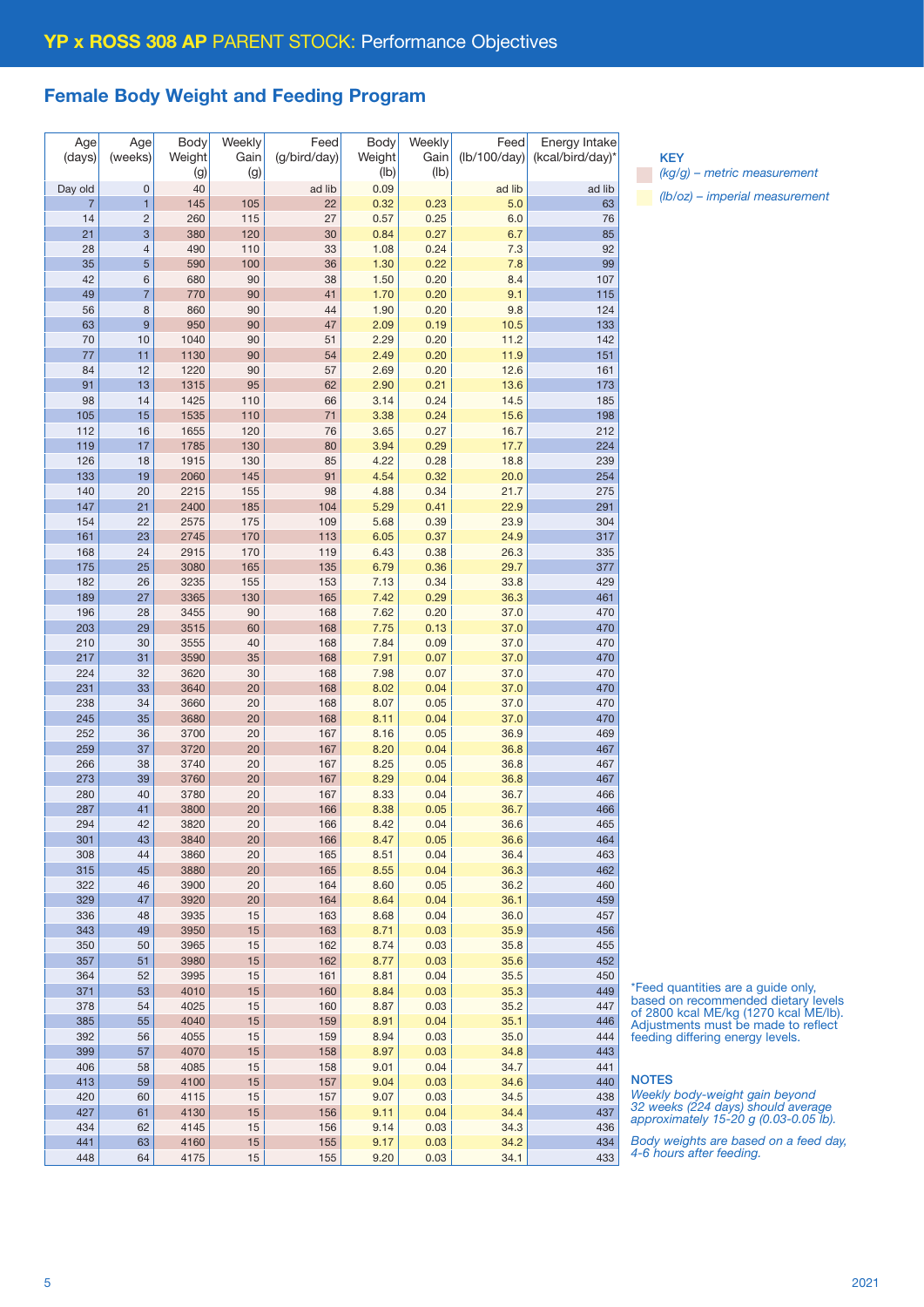### Female Feeding into Lay

| Hen-<br>day<br>(%) | Daily energy<br>intake (kcal/<br>bird/day)* | Feed intake<br>(g/bird/day) | Feed<br>increase (g/<br>bird/day) |
|--------------------|---------------------------------------------|-----------------------------|-----------------------------------|
| 5                  | 377                                         | 135                         |                                   |
| 10                 | 383                                         | 137                         | $\overline{c}$                    |
| 15                 | 389                                         | 139                         | $\overline{c}$                    |
| 20                 | 394                                         | 141                         | $\overline{c}$                    |
| 25                 | 400                                         | 143                         | $\overline{c}$                    |
| 30                 | 405                                         | 145                         | $\overline{c}$                    |
| 35                 | 414                                         | 148                         | 3                                 |
| 40                 | 422                                         | 151                         | 3                                 |
| 45                 | 431                                         | 154                         | 3                                 |
| 50                 | 439                                         | 157                         | 3                                 |
| 55                 | 447                                         | 160                         | 3                                 |
| 65                 | 459                                         | 164                         | $\overline{4}$                    |
| >75                | 470                                         | 168                         | $\overline{4}$                    |

\*Daily energy and feed intakes are based on current recommended dietary levels of energy [2800 kcal ME/kg (1270 kcalME/lb)] and assuming an ambient temperature of 20 - 21°C (68-70°F).

#### **NOTES**

Feeding programs should be adjusted according to actual feed intake at 5% hen-day production. It may be necessary to adjust feed amounts daily (rather than every 5% as given in the table), taking into account the rate of daily production. Adjustments to feed amounts will need to be made if dietary energy levels are different to those recommended or if environmental temperatures are warmer or cooler than assumed here.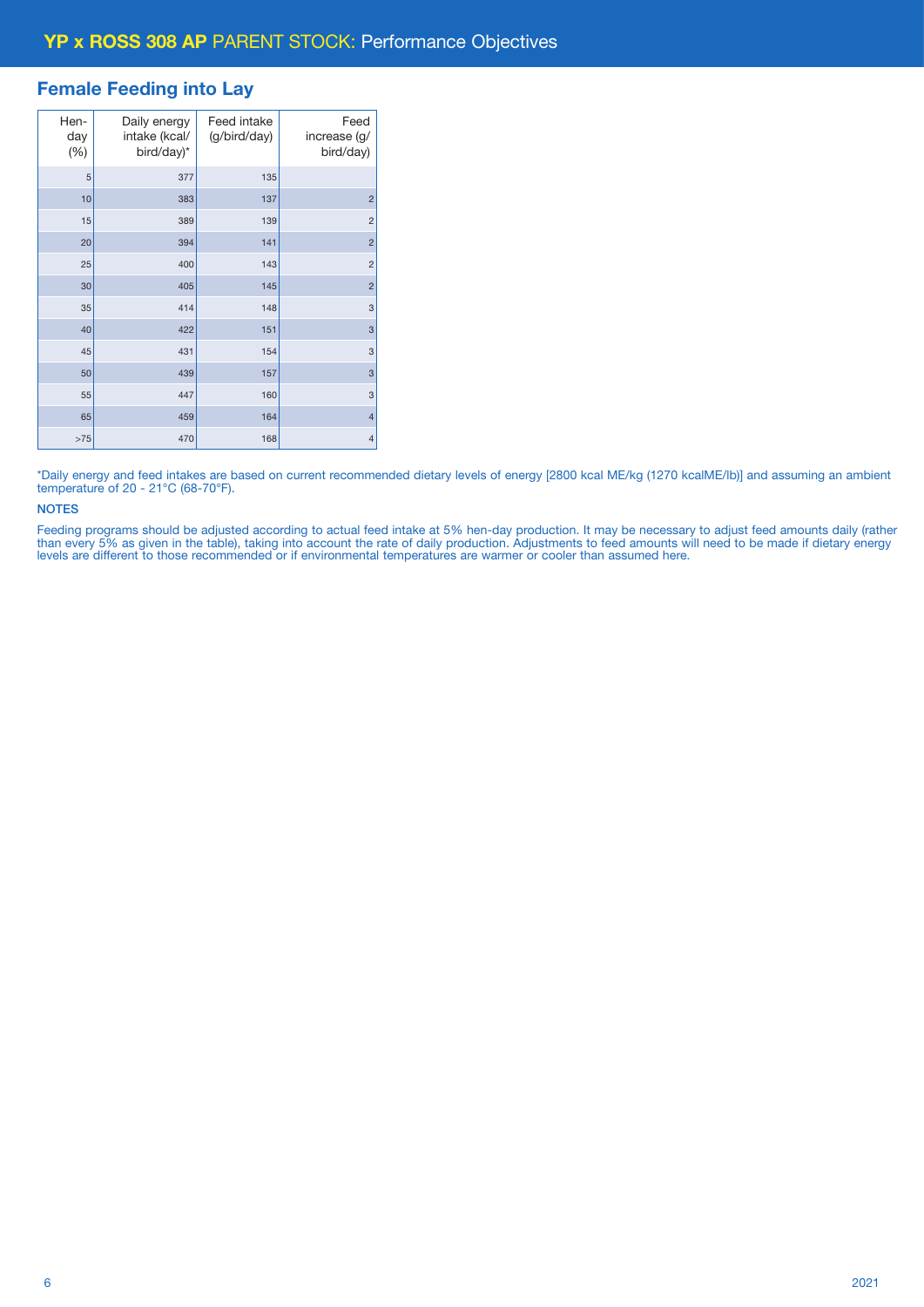## Weekly Egg Production

| Week of<br>Production     | Age<br>(days) | Age<br>(weeks) | Hen-Housed<br>(%) | Hen-Week<br>$(%)^*$ | Eggs/Bird/<br>Week | Eggs/Bird/<br>Cum. | Hatching<br>Eggs/Bird/ | Hatching<br>Eggs/Bird/ | <b>Hatching Egg</b><br>Utilization | <b>Hatching Egg</b><br>Utilization |
|---------------------------|---------------|----------------|-------------------|---------------------|--------------------|--------------------|------------------------|------------------------|------------------------------------|------------------------------------|
|                           |               |                |                   |                     | Hen-Housed         | Hen-Housed         | Week**                 | Cum.                   | Weekly                             | Cum.                               |
| $\mathbf{1}$              | 175           | 25             | 4.9               | 4.9                 | 0.3                | 0.3                |                        |                        |                                    |                                    |
| $\overline{2}$            | 182           | 26             | 27.5              | 27.6                | 1.9                | 2.3                | 1.5                    | 1.5                    | 78.0                               | 66.3                               |
| $\ensuremath{\mathsf{3}}$ | 189           | 27             | 57.2              | 57.5                | 4.0                | 6.3                | 3.3                    | 4.8                    | 83.6                               | 77.4                               |
| $\overline{4}$            | 196           | 28             | 77.0              | 77.6                | 5.4                | 11.7               | 4.8                    | 9.6                    | 89.0                               | 82.8                               |
| 5                         | 203           | 29             | 84.6              | 85.5                | 5.9                | 17.6               | 5.6                    | 15.2                   | 94.0                               | 86.5                               |
| $6\phantom{1}$            | 210           | 30             | 86.5              | 87.5                | 6.1                | 23.6               | 5.9                    | 21.1                   | 97.0                               | 89.2                               |
| $\overline{7}$            | 217           | 31             | 85.8              | 87.0                | 6.0                | 29.6               | 5.9                    | 27.0                   | 97.9                               | 91.0                               |
| $\boldsymbol{8}$          | 224           | 32             | 85.1              | 86.5                | 6.0                | 35.6               | 5.8                    | 32.8                   | 98.0                               | 92.2                               |
| 9                         | 231           | 33             | 84.5              | 86.0                | 5.9                | 41.5               | 5.8                    | 38.6                   | 97.9                               | 93.0                               |
| 10                        | 238           | 34             | 83.3              | 85.0                | 5.8                | 47.3               | 5.7                    | 44.3                   | 97.9                               | 93.6                               |
| 11                        | 245           | 35             | 82.2              | 84.0                | 5.8                | 53.1               | 5.6                    | 49.9                   | 98.0                               | 94.1                               |
| 12                        | 252           | 36             | 81.0              | 83.0                | 5.7                | 58.8               | 5.6                    | 55.5                   | 98.0                               | 94.4                               |
| 13                        | 259           | 37             | 79.9              | 82.0                | 5.6                | 64.4               | 5.5                    | 61.0                   | 97.9                               | 94.7                               |
| 14                        | 266           | 38             | 78.8              | 81.0                | 5.5                | 69.9               | 5.4                    | 66.4                   | 97.8                               | 95.0                               |
| 15                        | 273           | 39             | 77.6              | 80.0                | 5.4                | 75.3               | 5.3                    | 71.7                   | 97.7                               | 95.2                               |
| 16                        | 280           | 40             | 76.5              | 79.0                | 5.4                | 80.7               | 5.2                    | 76.9                   | 97.7                               | 95.3                               |
| 17                        | 287           | 41             | 75.1              | 77.7                | 5.3                | 85.9               | 5.1                    | 82.0                   | 97.7                               | 95.5                               |
| 18                        | 294           | 42             | 73.7              | 76.4                | 5.2                | 91.1               | 5.0                    | 87.1                   | 97.7                               | 95.6                               |
| 19                        | 301           | 43             | 72.3              | 75.1                | 5.1                | 96.1               | 4.9                    | 92.0                   | 97.7                               | 95.7                               |
| 20                        | 308           | 44             | 70.9              | 73.9                | 5.0                | 101.1              | 4.8                    | 96.9                   | 97.7                               | 95.8                               |
| 21                        | 315           | 45             | 69.6              | 72.7                | 4.9                | 106.0              | 4.8                    | 101.6                  | 97.6                               | 95.9                               |
| 22                        | 322           | 46             | 68.3              | 71.5                | 4.8                | 110.8              | 4.7                    | 106.3                  | 97.5                               | 96.0                               |
| 23                        | 329           | 47             | 67.0              | 70.3                | 4.7                | 115.4              | 4.6                    | 110.9                  | 97.4                               | 96.0                               |
| 24                        | 336           | 48             | 65.8              | 69.1                | 4.6                | 120.0              | 4.5                    | 115.3                  | 97.3                               | 96.1                               |
| 25                        | 343           | 49             | 64.5              | 67.9<br>66.7        | 4.5                | 124.6              | 4.4                    | 119.7                  | 97.2<br>97.1                       | 96.1<br>96.2                       |
| 26<br>27                  | 350<br>357    | 50<br>51       | 63.2              |                     | 4.4                | 129.0<br>133.3     | 4.3                    | 124.0<br>128.2         | 97.0                               | 96.2                               |
| 28                        | 364           | 52             | 61.9<br>60.7      | 65.5<br>64.3        | 4.3<br>4.2         | 137.6              | 4.2<br>4.1             | 132.3                  | 96.9                               | 96.2                               |
| 29                        | 371           | 53             | 59.4              | 63.1                | 4.2                | 141.7              | 4.0                    | 136.4                  | 96.8                               | 96.2                               |
| 30                        | 378           | 54             | 58.2              | 61.9                | 4.1                | 145.8              | 3.9                    | 140.3                  | 96.7                               | 96.2                               |
| 31                        | 385           | 55             | 56.9              | 60.7                | 4.0                | 149.8              | 3.8                    | 144.2                  | 96.6                               | 96.2                               |
| 32                        | 392           | 56             | 55.7              | 59.5                | 3.9                | 153.7              | 3.8                    | 147.9                  | 96.5                               | 96.3                               |
| 33                        | 399           | 57             | 54.4              | 58.3                | 3.8                | 157.5              | 3.7                    | 151.6                  | 96.4                               | 96.3                               |
| 34                        | 406           | 58             | 53.2              | 57.1                | 3.7                | 161.2              | 3.6                    | 155.2                  | 96.3                               | 96.3                               |
| 35                        | 413           | 59             | 52.0              | 55.9                | 3.6                | 164.9              | 3.5                    | 158.7                  | 96.2                               | 96.3                               |
| 36                        | 420           | 60             | 50.8              | 54.7                | 3.6                | 168.4              | 3.4                    | 162.1                  | 96.1                               | 96.3                               |
| 37                        | 427           | 61             | 49.5              | 53.5                | 3.5                | 171.9              | 3.3                    | 165.4                  | 96.0                               | 96.2                               |
| 38                        | 434           | 62             | 48.3              | 52.3                | 3.4                | 175.3              | 3.2                    | 168.7                  | 96.0                               | 96.2                               |
| 39                        | 441           | 63             | 47.1              | 51.1                | 3.3                | 178.6              | 3.2                    | 171.8                  | 95.9                               | 96.2                               |
| 40                        | 448           | 64             | 45.9              | 49.9                | 3.2                | 181.8              | 3.1                    | 174.9                  | 95.8                               | 96.2                               |

*\* Hen-week (%) is based on the assumption that cumulative mortality in lay is 8% with 0.2% mortality per week.*

*\*\* A hatching egg is considered to be an egg which is 50 g (21.2 oz/dozen) or heavier.*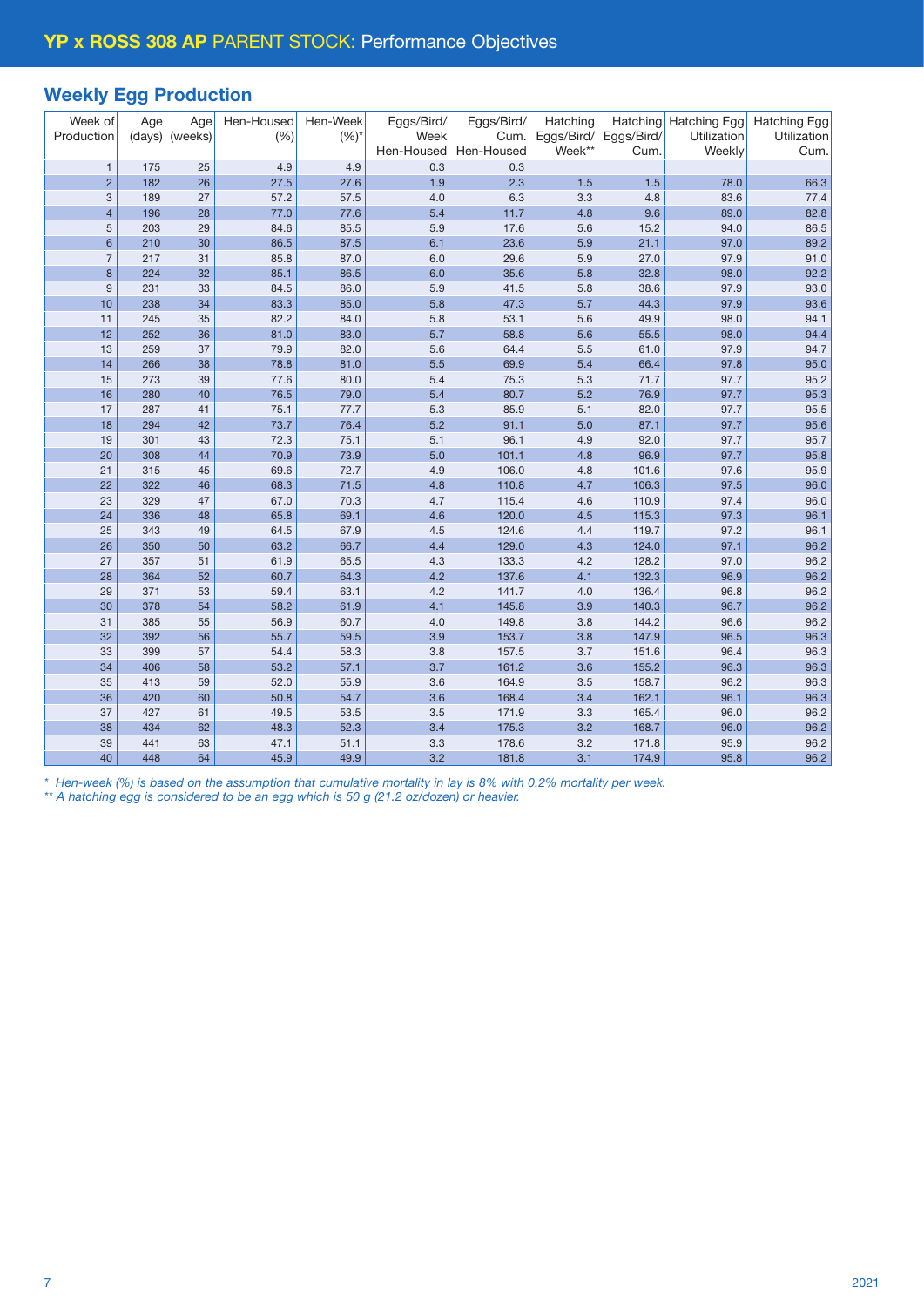## Weekly Hatchability and Chick Production

| Week of<br>Production | Age<br>(days) | Age<br>(weeks) | Hatch All<br>Eggs<br>$(%)^*$ | Cum.<br>Hatchability<br>(%) | Chicks/Week<br>Hen-Housed | Cum. Chicks<br>Hen-Housed |
|-----------------------|---------------|----------------|------------------------------|-----------------------------|---------------------------|---------------------------|
| $\mathbf{1}$          | 175           | 25             |                              |                             |                           |                           |
| $\overline{2}$        | 182           | 26             | 77.8                         | 77.8                        | 1.2                       | 1.2                       |
| 3                     | 189           | 27             | 81.4                         | 80.3                        | 2.7                       | 3.9                       |
| $\overline{4}$        | 196           | 28             | 84.2                         | 82.2                        | 4.0                       | 7.9                       |
| 5                     | 203           | 29             | 86.2                         | 83.7                        | 4.8                       | 12.7                      |
| 6                     | 210           | 30             | 87.8                         | 84.8                        | 5.2                       | 17.9                      |
| $\overline{7}$        | 217           | 31             | 88.9                         | 85.7                        | 5.2                       | 23.1                      |
| 8                     | 224           | 32             | 89.6                         | 86.4                        | 5.2                       | 28.3                      |
| 9                     | 231           | 33             | 90.1                         | 87.0                        | 5.2                       | 33.6                      |
| 10                    | 238           | 34             | 90.4                         | 87.4                        | 5.2                       | 38.7                      |
| 11                    | 245           | 35             | 90.5                         | 87.7                        | 5.1                       | 43.8                      |
| 12                    | 252           | 36             | 90.4                         | 88.0                        | 5.0                       | 48.8                      |
| 13                    | 259           | 37             | 90.3                         | 88.2                        | 4.9                       | 53.8                      |
| 14                    | 266           | 38             | 90.0                         | 88.4                        | 4.9                       | 58.6                      |
| 15                    | 273           | 39             | 89.7                         | 88.5                        | 4.8                       | 63.4                      |
| 16                    | 280           | 40             | 89.3                         | 88.5                        | 4.7                       | 68.1                      |
| 17                    | 287           | 41             | 88.9                         | 88.5                        | 4.6                       | 72.6                      |
| 18                    | 294           | 42             | 88.4                         | 88.5                        | 4.5                       | 77.1                      |
| 19                    | 301           | 43             | 87.9                         | 88.5                        | 4.3                       | 81.4                      |
| 20                    | 308           | 44             | 87.4                         | 88.4                        | 4.2                       | 85.7                      |
| 21                    | 315           | 45             | 86.8                         | 88.4                        | 4.1                       | 89.8                      |
| 22                    | 322           | 46             | 86.2                         | 88.3                        | 4.0                       | 93.8                      |
| 23                    | 329           | 47             | 85.6                         | 88.2                        | 3.9                       | 97.7                      |
| 24                    | 336           | 48             | 85.0                         | 88.0                        | 3.8                       | 101.5                     |
| 25                    | 343           | 49             | 84.4                         | 87.9                        | 3.7                       | 105.2                     |
| 26                    | 350           | 50             | 83.7                         | 87.8                        | 3.6                       | 108.8                     |
| 27                    | 357           | 51             | 83.0                         | 87.6                        | 3.5                       | 112.3                     |
| 28                    | 364           | 52             | 82.3                         | 87.4                        | 3.4                       | 115.7                     |
| 29                    | 371           | 53             | 81.6                         | 87.3                        | 3.3                       | 119.0                     |
| 30                    | 378           | 54             | 80.9                         | 87.1                        | 3.2                       | 122.2                     |
| 31                    | 385           | 55             | 80.2                         | 86.9                        | 3.1                       | 125.3                     |
| 32                    | 392           | 56             | 79.4                         | 86.7                        | 3.0                       | 128.3                     |
| 33                    | 399           | 57             | 78.7                         | 86.5                        | 2.9                       | 131.2                     |
| 34                    | 406           | 58             | 77.9                         | 86.3                        | 2.8                       | 134.0                     |
| 35                    | 413           | 59             | 77.1                         | 86.1                        | 2.7                       | 136.6                     |
| 36                    | 420           | 60             | 76.3                         | 85.9                        | 2.6                       | 139.3                     |
| 37                    | 427           | 61             | 75.5                         | 85.7                        | 2.5                       | 141.8                     |
| 38                    | 434           | 62             | 74.7                         | 85.5                        | 2.4                       | 144.2                     |
| 39                    | 441           | 63             | 73.8                         | 85.3                        | 2.3                       | 146.5                     |
| 40                    | 448           | 64             | 73.0                         | 85.1                        | 2.2                       | 148.8                     |

*\* Hatchability is based on an average egg age of 3 days. Hatchability will drop by 0.5% per day of storage between 7 and 11 days.*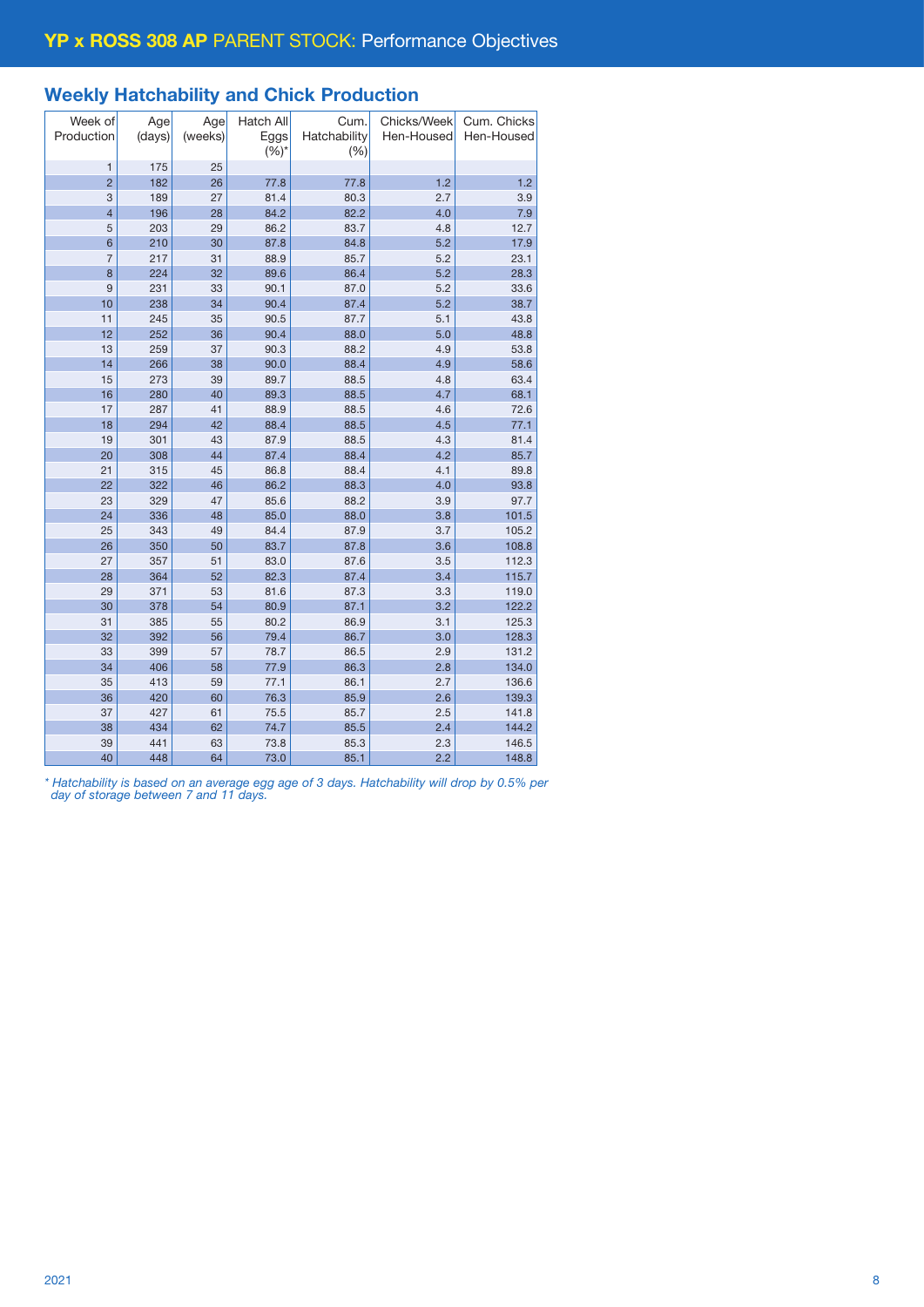# Weekly Egg Weight and Egg Mass

| Week of         | Age    | Age     | Hen-Week | Egg Weight | Egg Mass | Egg Weight |    |
|-----------------|--------|---------|----------|------------|----------|------------|----|
| Production      | (days) | (weeks) | (%)      | (g)        | $(g)^*$  | (oz/dozen) |    |
| $\mathbf{1}$    | 175    | 25      | 4.9      | 50.1       | 2.4      | 21.2       |    |
| $\overline{2}$  | 182    | 26      | 27.6     | 52.3       | 14.4     | 22.1       |    |
| 3               | 189    | 27      | 57.5     | 53.9       | 31.0     | 22.8       |    |
| $\overline{4}$  | 196    | 28      | 77.6     | 55.5       | 43.1     | 23.5       |    |
| 5               | 203    | 29      | 85.5     | 56.8       | 48.6     | 24.0       |    |
| $6\phantom{1}6$ | 210    | 30      | 87.5     | 58.0       | 50.8     | 24.6       |    |
| $\overline{7}$  | 217    | 31      | 87.0     | 59.0       | 51.3     | 25.0       |    |
| 8               | 224    | 32      | 86.5     | 59.8       | 51.7     | 25.3       |    |
| 9               | 231    | 33      | 86.0     | 60.4       | 52.0     | 25.6       |    |
| 10              | 238    | 34      | 85.0     | 61.0       | 51.9     | 25.8       |    |
| 11              | 245    | 35      | 84.0     | 61.6       | 51.8     | 26.1       |    |
| 12              | 252    | 36      | 83.0     | 62.1       | 51.6     | 26.3       |    |
| 13              | 259    | 37      | 82.0     | 62.5       | 51.3     | 26.5       |    |
| 14              | 266    | 38      | 81.0     | 62.9       | 51.0     | 26.6       |    |
| 15              | 273    | 39      | 80.0     | 63.3       | 50.7     | 26.8       |    |
| 16              | 280    | 40      | 79.0     | 63.7       | 50.3     | 27.0       |    |
| 17              | 287    | 41      | 77.7     | 64.0       | 49.8     | 27.1       |    |
| 18              | 294    | 42      | 76.4     | 64.4       | 49.2     | 27.3       |    |
| 19              | 301    | 43      | 75.1     | 64.7       | 48.6     | 27.4       |    |
| 20              | 308    | 44      | 73.9     | 65.1       | 48.1     | 27.6       |    |
| 21              | 315    | 45      | 72.7     | 65.4       | 47.5     | 27.7       |    |
| 22              | 322    | 46      | 71.5     | 65.8       | 47.0     | 27.9       |    |
| 23              | 329    | 47      | 70.3     | 66.1       | 46.4     | 28.0       |    |
| 24              | 336    | 48      | 69.1     | 66.5       | 45.9     | 28.1       |    |
| 25              | 343    | 49      | 67.9     | 66.8       | 45.3     | 28.3       |    |
| 26              | 350    | 50      | 66.7     | 67.2       | 44.8     | 28.4       |    |
| 27              | 357    | 51      | 65.5     | 67.5       | 44.2     | 28.6       |    |
| 28              | 364    | 52      | 64.3     | 67.9       | 43.6     | 28.7       |    |
| 29              | 371    | 53      | 63.1     | 68.2       | 43.0     | 28.9       |    |
| 30              | 378    | 54      | 61.9     | 68.5       | 42.4     | 29.0       |    |
| 31              | 385    | 55      | 60.7     | 68.8       | 41.8     | 29.1       |    |
| 32              | 392    | 56      | 59.5     | 69.1       | 41.1     | 29.2       |    |
| 33              | 399    | 57      | 58.3     | 69.4       | 40.5     | 29.4       |    |
| 34              | 406    | 58      | 57.1     | 69.6       | 39.7     | 29.5       |    |
| 35              | 413    | 59      | 55.9     | 69.8       | 39.0     | 29.5       |    |
| 36              | 420    | 60      | 54.7     | 70.0       | 38.3     | 29.6       |    |
| 37              | 427    | 61      | 53.5     | 70.1       | 37.5     | 29.7       |    |
| 38              | 434    | 62      | 52.3     | 70.2       | 36.7     | 29.7       |    |
| 39              | 441    | 63      | 51.1     | 70.3       | 35.9     | 29.8       | Eq |
| 40              | 448    | 64      | 49.9     | 70.4       | 35.1     | 29.8       |    |
|                 |        |         |          |            |          |            |    |

| <b>KEY</b>                       |
|----------------------------------|
| $(kq/q)$ – metric measurement    |
| $(lb/oz)$ – imperial measurement |

*\*Egg mass (g) = Hen-week (%) x Egg weight (g)*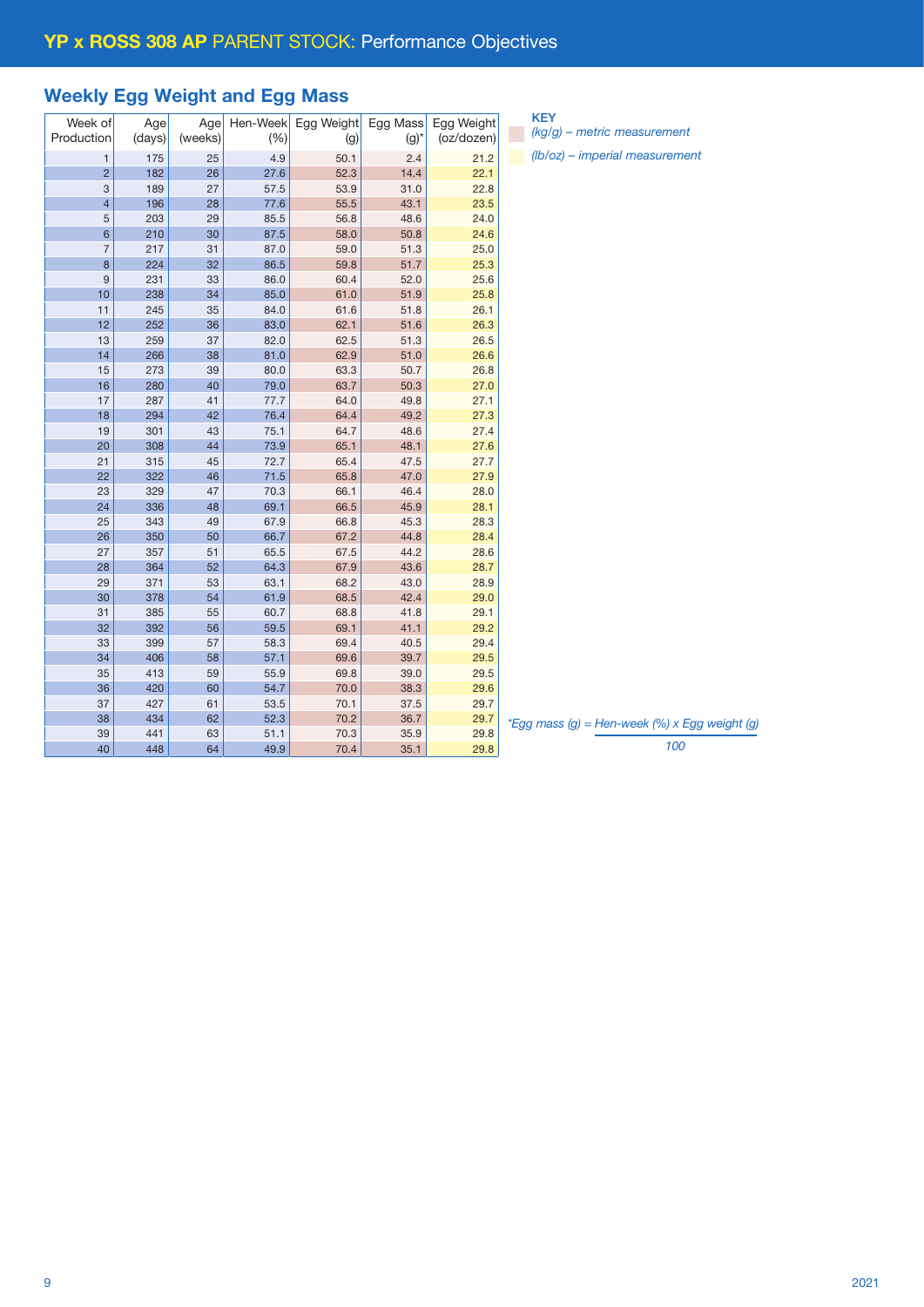| <b>Notes</b> |  |
|--------------|--|
|              |  |
|              |  |
|              |  |
|              |  |
|              |  |
|              |  |
|              |  |
|              |  |
|              |  |
|              |  |
|              |  |
|              |  |
|              |  |
|              |  |
|              |  |
|              |  |
|              |  |
|              |  |
|              |  |
|              |  |
|              |  |
|              |  |
|              |  |
|              |  |
|              |  |
|              |  |
|              |  |
|              |  |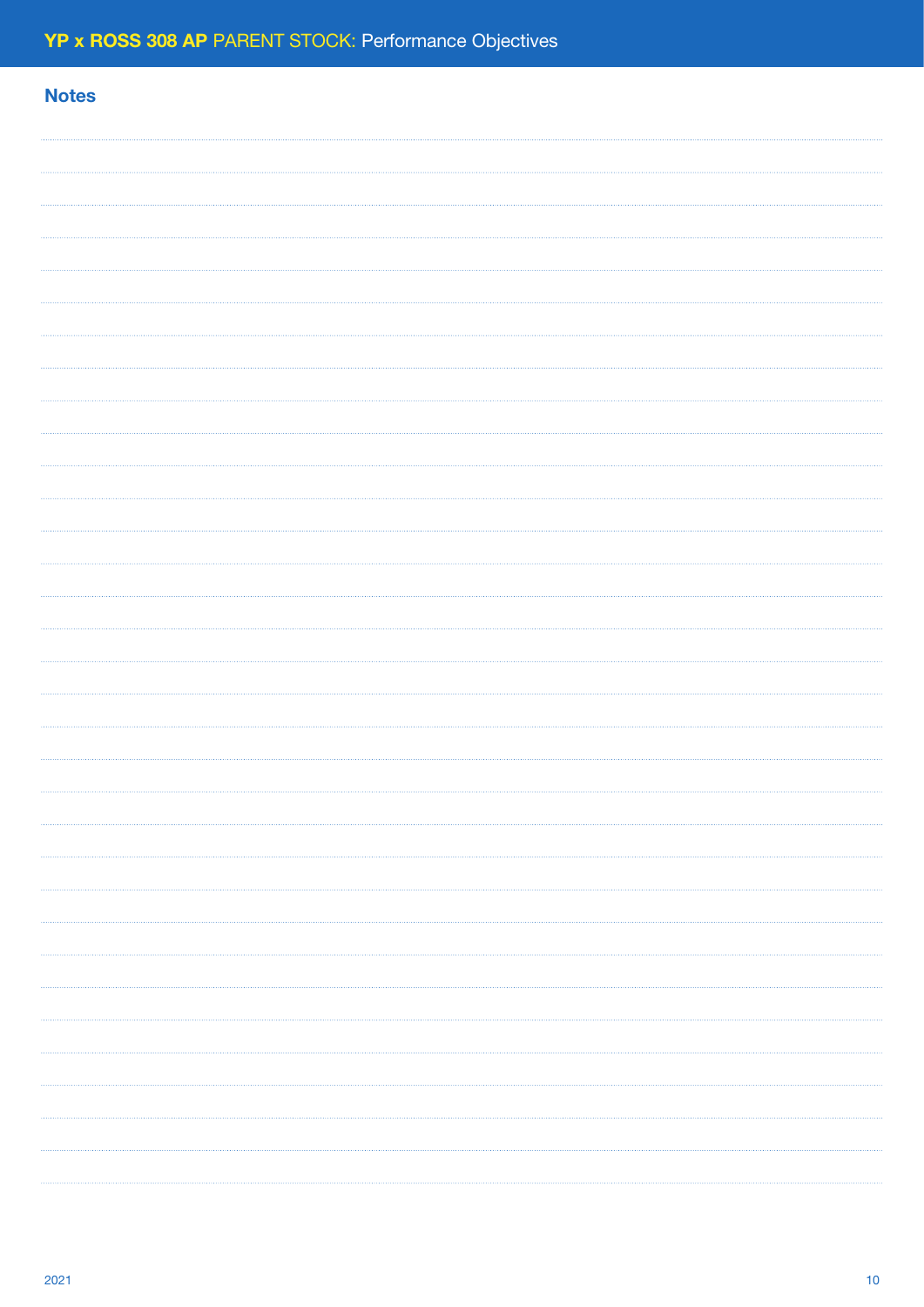| <b>Notes</b> |  |
|--------------|--|
|              |  |
|              |  |
|              |  |
|              |  |
|              |  |
|              |  |
|              |  |
|              |  |
|              |  |
|              |  |
|              |  |
|              |  |
|              |  |
|              |  |
|              |  |
|              |  |
|              |  |
|              |  |
|              |  |
|              |  |
|              |  |
|              |  |
|              |  |
|              |  |
|              |  |
|              |  |
|              |  |
|              |  |